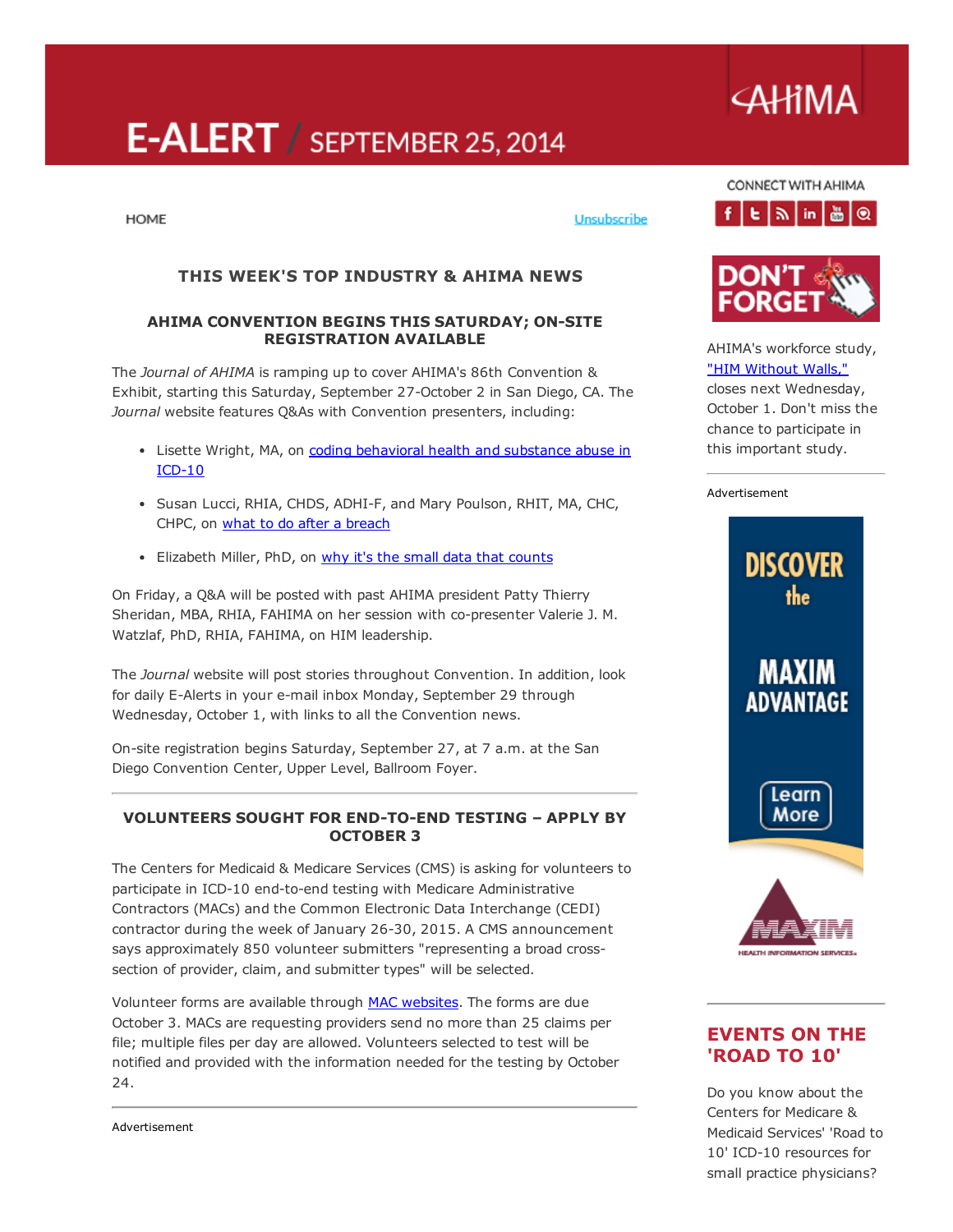#### AHIMA PUSHES FOR ICD-10 ADOPTION IN CAPITOL HILL BRIEFING

In a two-hour Capitol Hill briefing on Tuesday, AHIMA and fellow members of the Coalition for ICD-10 stressed the need for ICD-10-CM/PCS and the consequences of additional implementation delays. Members of Congress, as well as the general public, attended.

Margarita Valdez, AHIMA's director of congressional relations, said the session "was one of the best briefings that we've ever had." Legislators asked questions of every panelist, looking for clarification about costs to small physician offices, the number of new codes, and competing health initiatives. The day's **[presentations](http://coalitionforicd10.org/2014/09/16/capitol-hill-briefing/)** are available at the Coalition website.

Read more at the *Journal of AHIMA* [website.](http://journal.ahima.org/?p=10164)

#### FRIDSMA IS NEXT TO LEAVE ONC

Chief Science Officer Doug Fridsma, MD, PhD, FACP, FACMI, is leaving the Office of the National Coordinator for Health IT (ONC) to become the new president and CEO of the American Medical Informatics Association, ONC announced this week via Twitter. As chief science officer, Fridsma led the divisions responsible for managing the Federal Health Architecture, the Standards & Interoperability Framework, and ONC's work in the international and innovation communities. His resignation follows several other departures from ONC—Joy Pritts, ONC's top privacy official, and Lygeia Ricciardi, formerly ONC's director of consumer ehealth, both resigned in July.

Read more at the *Journal of AHIMA* [website.](http://journal.ahima.org/2014/09/22/fridsma-leaving-onc-for-amia/)

#### 2014 RACE AWARDS WINNERS WILL BE HONORED AT **CONVENTION**

This year's annual Roundtable Achievement in Coding Excellence (RACE) Awards have been announced. They recognize outstanding Coding Roundtable coordinators, component state associations (CSAs), and CSA teams who have met or exceeded the Clinical Coding Roundtable goals for 2013-2014. The Roundtables are designed to provide high-quality coding education within the HIM state organizations.

The awards will be presented Saturday, September 27 during the Clinical Coding Community Meeting at AHIMA's Convention & Exhibit in San Diego, CA, during the 12-1 p.m. lunch break. View the full list of [winners](http://engage.ahima.org/communities/viewdiscussions/viewthread/?GroupId=439&MID=10843) on Engage.

## GET INVOLVED

## ATTEND THE FOUNDATION'S RESEARCH FORUM AT CONVENTION

Learn about the AHIMA Foundation's research agenda on Sunday, September 28, 1-4 p.m.

Free, live events are being held across the country. Events are coming up in Kentucky, Wyoming, Montana, and Virginia. View the events [calendar.](http://www.roadto10.org/events/)



Consulting firm Deloitte has released its annual survey of physicians' current use and overall views of mobile health (mHealth) technologies, Meaningful Use (MU) and electronic health records (EHRs). On the subject of mHealth, 90 percent said they are interested in using mobile apps, while 24 percent they already use them. You can view the survey results as an [infographic](http://www.deloitte.com/us/2014physiciansurvey).



AHIMA members, you are eligible receive a one-year complimentary subscription to *Health Management Technology*. Learn more and [subscribe.](http://www.healthmgttech.com/subscribe)



Visit AHIMA's **Engage** Online [Communities](http://engage.ahima.org/) for discussions and content on topics important to HIM professionals. Have a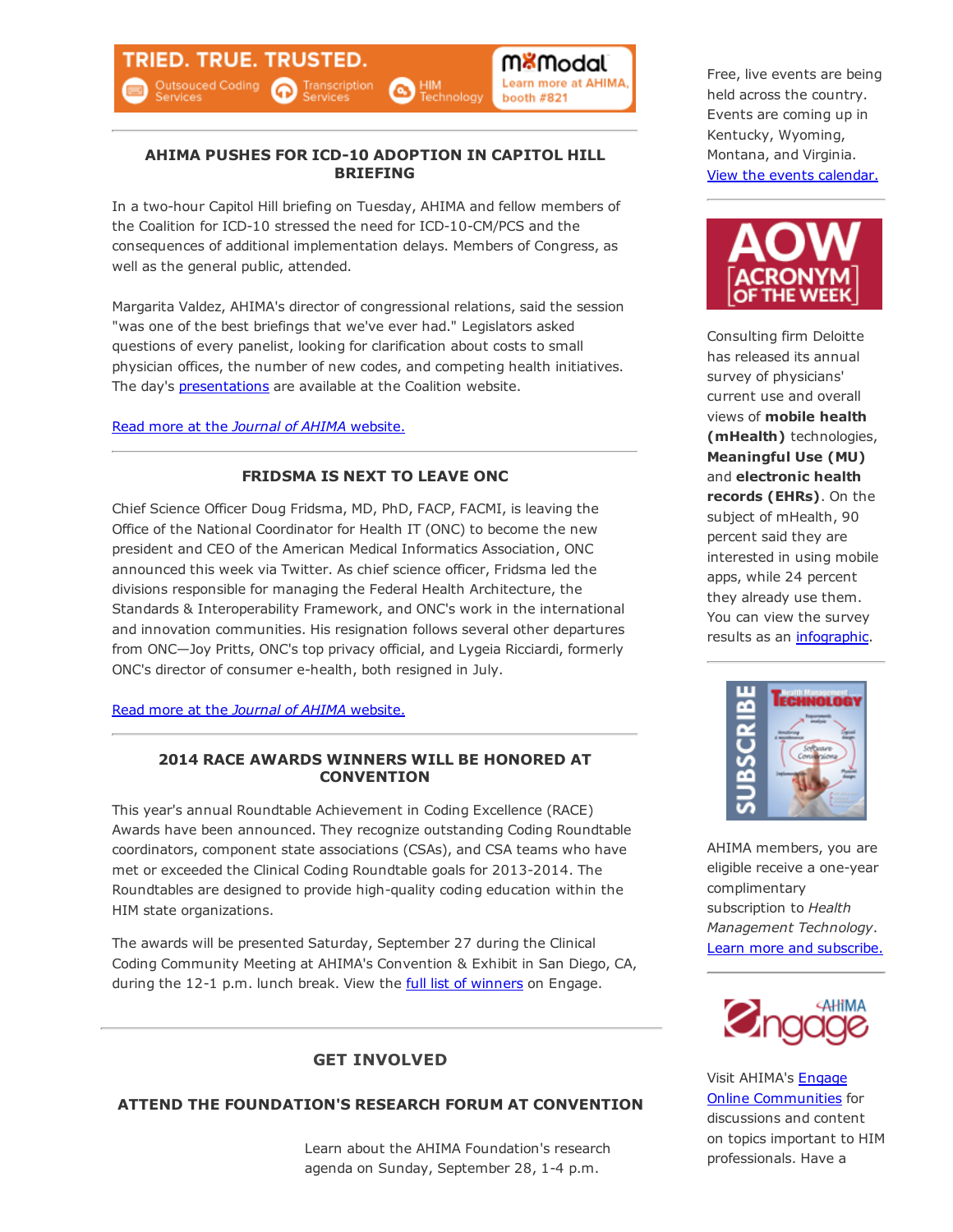

Discover current research being conducted by HIM professionals in addition to the Foundation's [Workforce](http://www.ahimafoundation.org/downloads/pdfs/Research%20Forum%20Agenda%2009-28-14.pdf) Research. Download the PDF agenda for this meeting. Or [view](http://www.ahimafoundation.org/about/FoundationEvents.aspx) a list of all of the Foundation's events at Convention.

membership-related question? Visit the AHIMA [Membership](http://engage.ahima.org/communities/viewcommunities/groupdetails/?CommunityKey=93941d81-3fb0-4301-8fd0-81f6bce5889d) and Business community.



#### DOWNLOAD THE CONVENTION APP & YOU MAY WIN A GIFT CARD



Registered Convention attendees who download the [Convention](http://ddut.ch/ahimacon14) app before September 26 will be entered to win a gift card. After download, enter the e-mail address you used to register for Convention and password AHIMA14 to complete setup. Find full [instructions](http://www.ahima.org/convention/geninfo?tabid=online) at our website under "Convention App."

And during Convention, be sure to stop by the Appy Hour event, Monday, September 29, 3-4 p.m., in the AHIMA Booth. If you have an AHIMA app on your device or download one during the event, you will be entered to win a new iPad Mini.



Apply by September 30 for appointed volunteer positions in 2015, including new task forces on standards, data and information analysis, clinical documentation improvement, coordination of care, and consumer engagement. Start by performing a volunteer competencies self-assessment or browse available [opportunities](http://engage.ahima.org/volunteer/volunteeropportunities) now. Notifications will go out in November.

If you are attending AHIMA's Annual Convention and Exhibit, come to the Volunteer Opportunity Session, Tuesday, September 30, from 3:15 4:15 p.m. Get an introduction to the appointed and elected opportunities available at the national level, submit a nomination form, meet current and former Board members, and more.

## NEW JOBS ON CAREER ASSIST: JOB BANK

REMOTE CODING **[SUPERVISOR](http://careerassist.ahima.org/jobseeker/job/18263799/) Southeast** 

Remote Coder - [Inpatient](http://careerassist.ahima.org/jobseeker/job/15696694/) Nashville, TN

HIM Coding [Manager](http://careerassist.ahima.org/jobseeker/job/20267793/) Trainee New Jersey

SENIOR HIM [APPLICATIONS](http://careerassist.ahima.org/jobseeker/job/18263242/) ANALYST **Southeast** 

[Compliance](http://careerassist.ahima.org/jobseeker/job/20242715/) Analyst Washington, Oregon

View [more](http://careerassist.ahima.org/home/home.cfm?site_id=681) available positions.





#### LEARN HOW TO USE SOCIAL MEDIA FOR ADVOCACY

Register for Using Social Media for [Advocacy](https://ahima.webex.com/ahima/j.php?ED=294553862&RG=1&UID=0&RT=MiMxMQ%3D%3D), October 8 at noon ET, a free webinar by AHIMA's Policy and Government Relations office in Washington, DC. Learn how to use social media as an advocacy tool with both the public and the

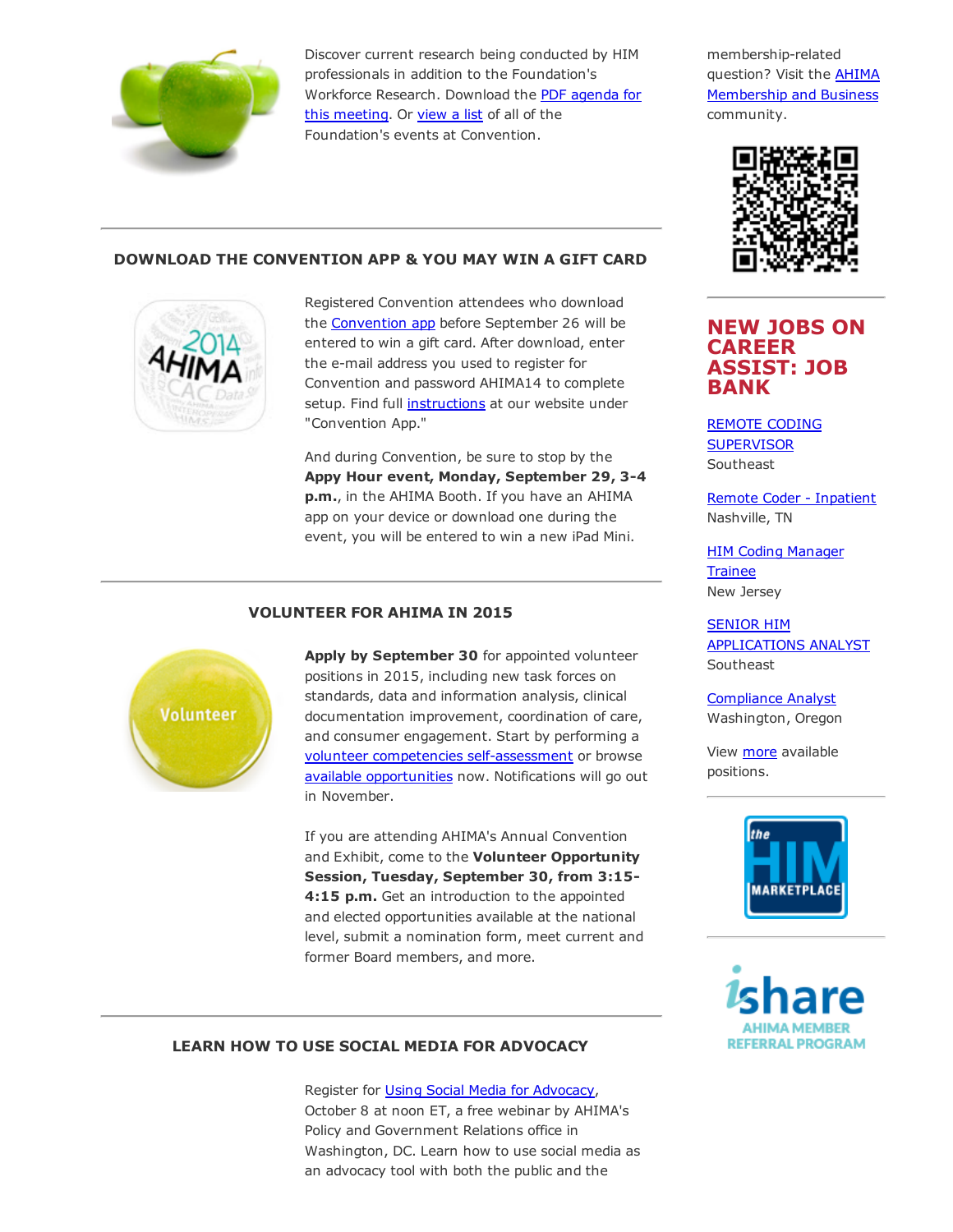

40D

## APPLY FOR AN AHIMA DESIGNATED POSITION WITH CAHIIM

The Commission on Accreditation for Health Informatics and Information Management Education (CAHIIM) seeks applications for an AHIMA designated director and three AHIMA designated positions on the CAHIIM HIM Accreditation Council. Three-year terms begin in January 2015. Learn more and apply through the Engage Volunteer Center by October 15.

#### HELP SPREAD BLUE BUTTON AWARENESS



Through October 6, AHIMA is participating in an Office of the National Coordinator campaign to raise the public's awareness of the **Blue Button [Initiative](http://www.healthit.gov/patients-families/blue-button/about-blue-button)**. You can help spread the word by sharing a series of public service announcement videos about Blue Button, available at [myPHR.com](http://myphr.com/Tools/phrvideos.aspx).

**AHIMA AHIMA Academy for ICD-10-CM/PCS** JOIN THE RANKS OF THE INDUSTRY'S **REGISTER NOW** PREFERRED ICD-10 TRAINERS!

## EDUCATION & NETWORKING

#### CONFERENCES AND EVENTS



AHIMA Academy for ICD-10-CM/PCS

[November](http://www.ahima.org/events/2014nov-icd10academy-chi) 17-19

#### WEBINARS



*Webinars start at 1 p.m. ET and last 60 minutes.*

October 16 Using Social Media to [Resolve](https://www.ahimastore.org/ProductDetailAudioSeminars.aspx?ProductID=17276)